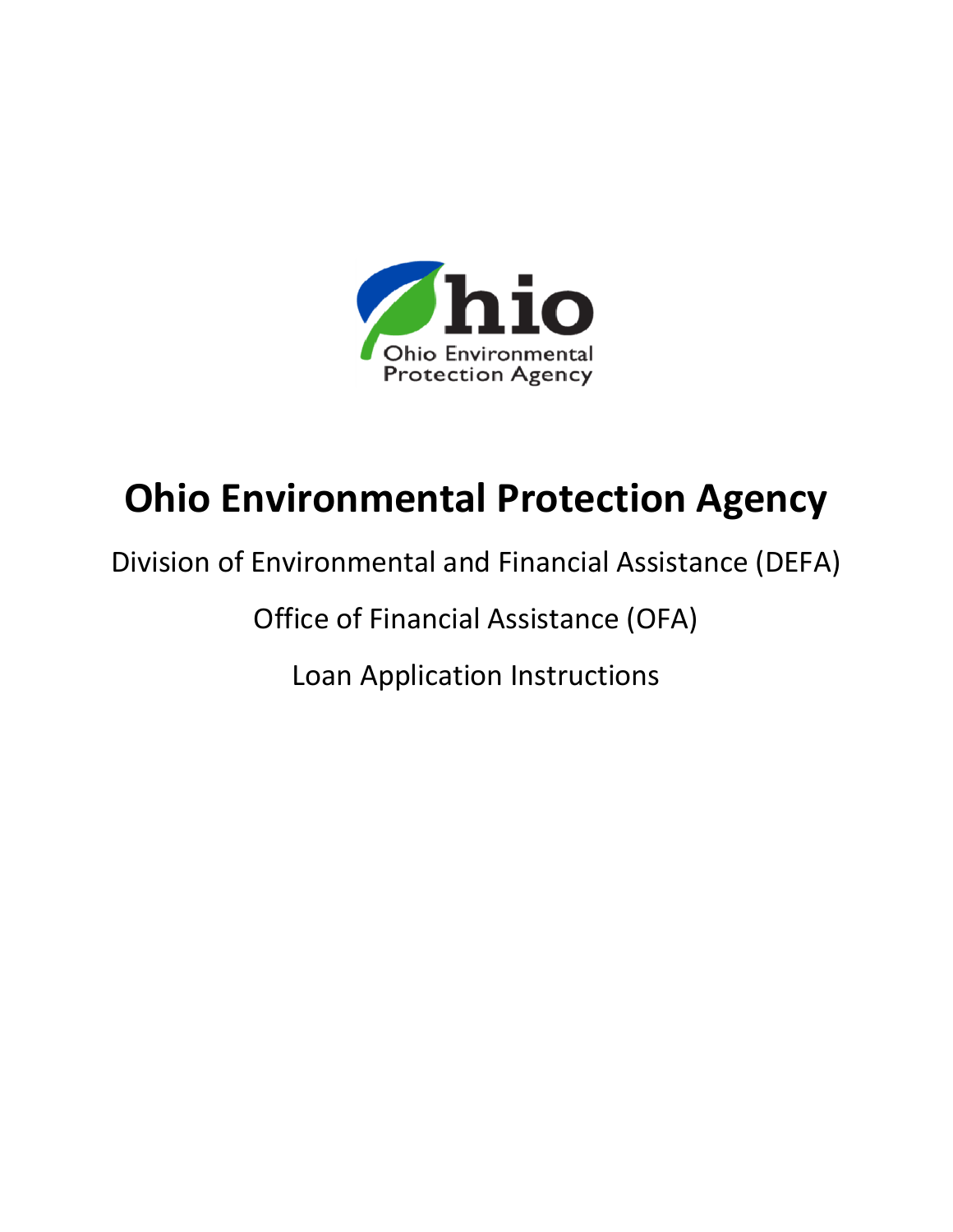## **Ohio EPA Water and Wastewater Loan Programs Overview:**

Ohio's Water Pollution Control Loan Fund (WPCLF) offers assistance opportunities (direct and indirect loans) for qualifying point source projects (including planning, design, and construction loans) that will be owned by public entities, including:

- wastewater treatment plant improvements/expansion;
- new/replacement sanitary sewers;
- excess sanitary sewer infiltration/inflow correction;
- combined sewer overflow correction; and
- storm sewers (Phase 1 and Phase 2 storm water work).

WPCLF assistance is also available for activities that reduce or avoid nonpoint source water pollution such as:

- agriculture/silviculture improvements and best management practices;
- Home Sewage Treatment Systems (HSTS);
- wellhead protection;
- landfill closure;
- hazardous waste clean-up (brownfields); and
- surface water resource (streams, ponds, lakes and wetlands) habitat protection and restoration.

Ohio's Water Supply Revolving Loan Account (WSRLA) is an account under the Drinking Water Assistance Fund (DWAF) that also offers assistance opportunities for planning, design and construction of compliance-related and human health related improvements to community water systems and non-profit community public water systems.

Types of projects typically funded through a WSRLA loan include:

- New or improvements to water treatment facilities
- Water line improvements or extensions
- New Water Towers

## **Financing**

The WPCLF and WSRLA offer below-market interest rate loans. Direct loans are available to most public entities such as cities, villages and sewer districts and some large private borrowers. Indirect loans through our WPCLF linked deposit programs are available for certain types of nonpoint source control projects. Special discounted interest rates are available for qualifying projects. We also offer local governments WPCLF loans to start up their own local revolving loan funds or linked deposit programs.

Both, the WPCLF and WSRLA can fund all eligible portions of proposed projects, or they can be combined with other funding sources, such as the Ohio Water Development Authority, the Ohio Public Works Commission, the Community Development Block Grant program and the Appalachian Regional Commission.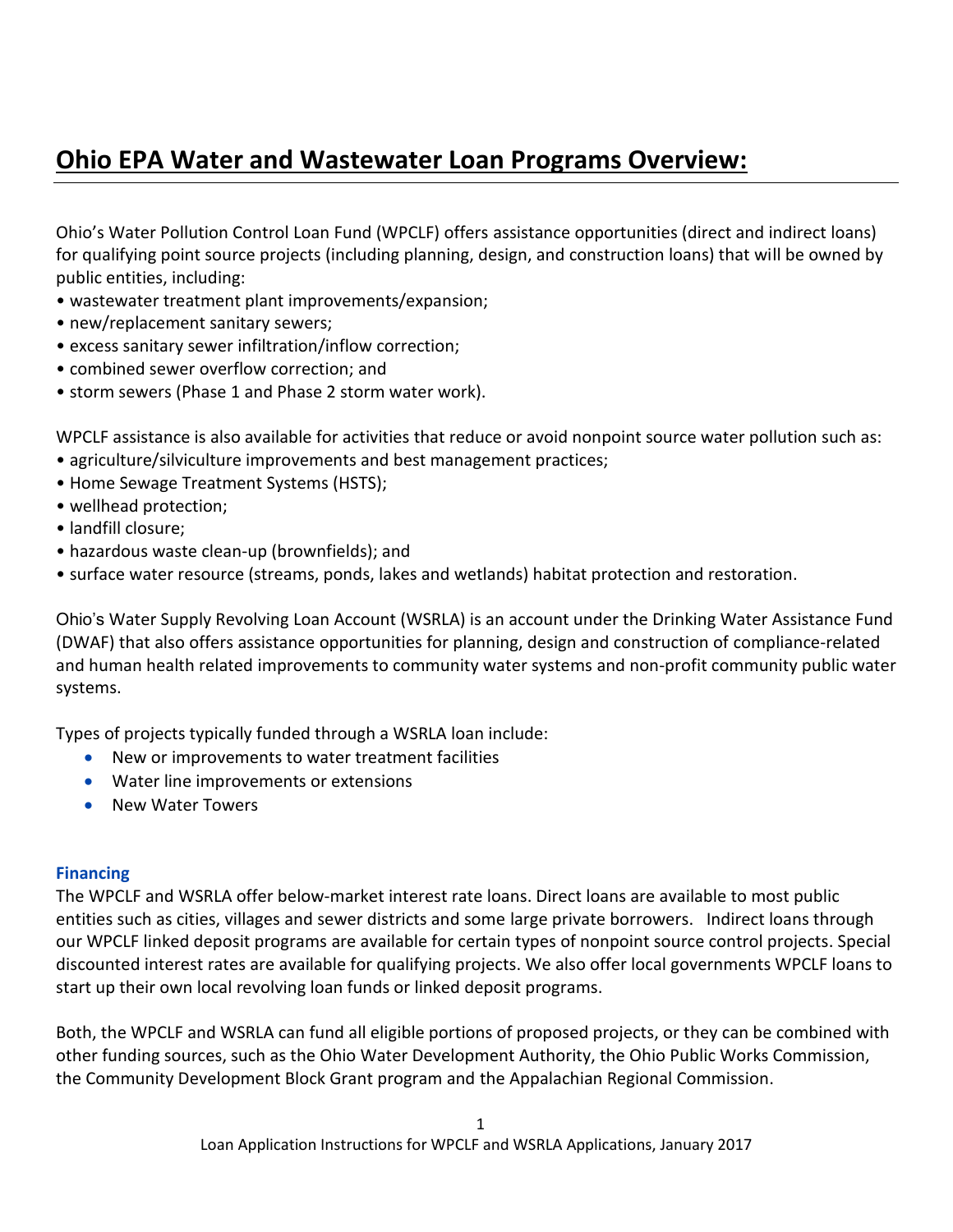#### **General Application Instructions:**

Please read the instructions carefully and fill out the form in its entirety. Incomplete applications may result in delay of loan approval.

Information requested in the application should be specific to the system related to the project. For example, if the Borrower is applying for a water project, the application should only contain information on the water system. Please do not combine water and sewer data in the application and attachments.

Please provide the information requested in the application and include additional information if applicable. Do not alter the application form. If additional space is required, please include additional documentation.

#### **Section 1.0: Program Funding Selection**

The Borrower should indicate which type of loan is needed by clicking the box next to the **Water Pollution Control Loan Fund (WPCLF)** or the **Water Supply Revolving Loan Account (WSRLA)** Account.

A selection must be made for the loan application to be reviewed. This selection is linked to other TABS within the application.

#### **Section 2.0: Borrower's Information**

**Borrower**: Enter the name of the City, Village, County, Regional Water and Sewer District (ORC 6119), Sewer District (ORC 6117), Conservancy District (ORC 6101), or Private Entity that will be responsible for the loan. (Note: Private nonprofit entities are only able to apply for WSRLA loans)

**Borrowers Population**: Enter the Borrower population obtained from the United States Census Bureau American Fact Finder page located at: http://factfinder.census.gov/faces/nav/jsf/pages/community facts.xhtml. On the Fact Finder website, select the most current American Community Survey 5-year population estimate from the drop- down menu for the Borrower. \*.

**County**: Enter the county in which the project is located.

**DUNS#:** A Data Universal Numbering System (DUNS) number is a nine-digit number that uniquely identifies a business. Established b[y Dun & Bradstreet \(D&B\).](http://www.investopedia.com/terms/c/corporation.asp)

**Borrowers Median Household Income**: Enter the Borrowers Median Household Income (MHI) obtained from the United States Census Bureau American Fact Finder page located at: [http://factfinder.census.gov/faces/nav/jsf/pages/community\\_facts.xhtml](http://factfinder.census.gov/faces/nav/jsf/pages/community_facts.xhtml) On the Fact Finder website, select the most current American Community Survey 5-year MHI estimate from the drop- down menu for the Borrower.

**Date of Application**: Enter the date the application is completed and signed.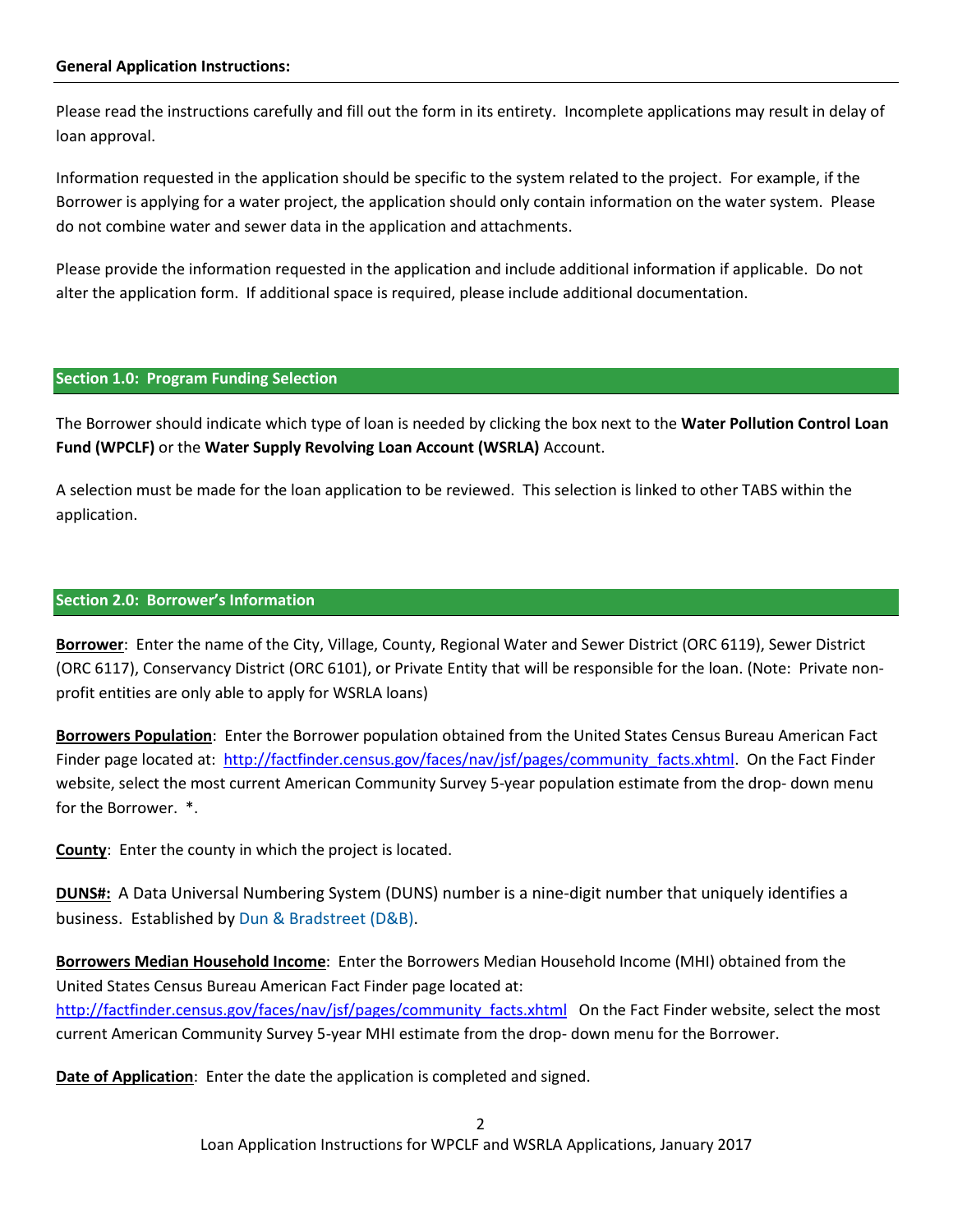**Project Name**: Enter the name of the project.

**Project Description:** Provide a clear, brief narrative of the project that is to be funded.

**Land or Easement Acquisition:** Indicate if land or easements are needed to complete the project. If yes, provide the expected acquisition date, and if no land or easements are required to complete the project, simply click the "no" box. All projects need to have a site title opinion letter submitted by their solicitor. This opinion may be sent at a later date but no later than when the bid package is submitted for review. *An example of the Site Title Opinion Letter can be found on Attachment B*:

#### **Section 4.0: Funding Type & Proposed Loan Terms**

**Estimated Loan Amount**: The loan amount will autofill from Section 7.0 on TAB 4-, in either "Ohio EPA / WPCLF or WSRLA" column, across from the "Total Estimated Costs" section. Please note that the total estimated costs include the loan fee for each type of loan.

At the time of actual loan award, the WPCLF (wastewater project) loan exhibit will NOT reflect the fee since it cannot be included as part of the loan. The .35% fee will ultimately be based on the total loan amount, which has been calculated based on firmly defined costs and charges. For a WSRLA (drinking water project) loan, the 1.35% fee will again, be based on the actual loan total; however, you have the option of including the fee in the loan, or paying the fee up front. If you do not want the fee included as part of the loan, please contact your PCU coordinator when the loan exhibit is being prepared.

**Estimated Loan Award Date:** Loans are awarded on the last Thursday of the month, except in November and December. (Due to yearly holidays, there are no loans awarded in November, and December loan awards are awarded on the second Thursday of the month.) Based on the project schedule, indicate the anticipated target date for loan award.

#### **\*Depending on the type of loan that is requested, the estimated loan date will autofill on to TAB 3-Project Schedule.**

**Interest Rate Discount Consideration**: For additional discount options, please review Appendix E in the Water Pollution Control Loan Fund (WPCLF) Program Management Plan (PMP) or Appendices E and F of the Drinking Water Assistance Fund (DWAF) Program Management and Intended Use Plan. A community may be eligible for more than one discount. If the discount is not listed, mark the "Other" box, and indicate what discount you may quality for.

**Loan Types:** If planning, design and construction funds are required for a project, each project phase should be requested as separate loans.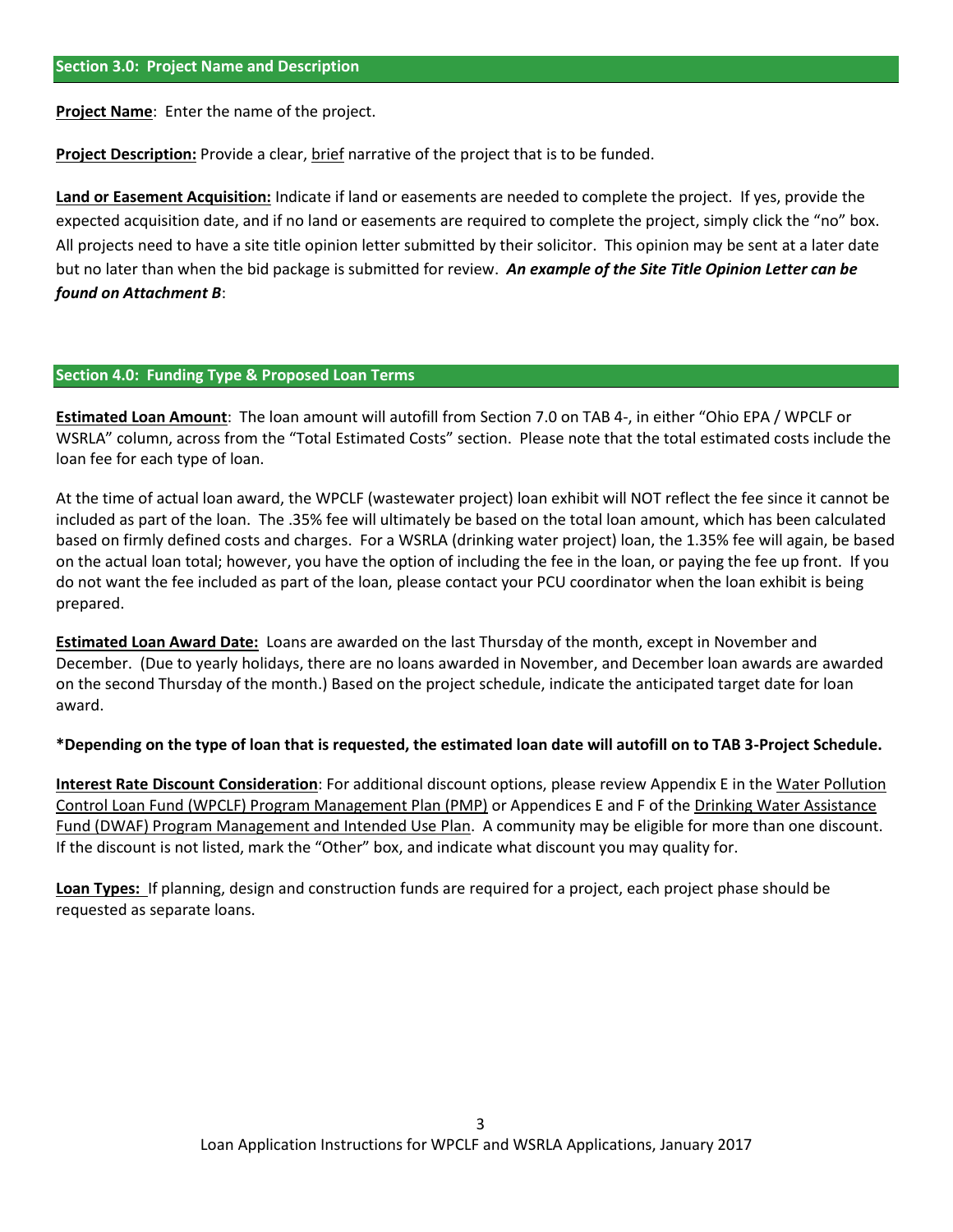## **Planning Loan**:

- Planning loans have 5-year terms. There is no prepayment penalty on Planning loans. The loan will be amortized as a 5-year loan with equal bi-annual payments due on January 1 and July 1.
- First Payment will be due no later than 12 months after planning completion date.

## **Design Loan:**

Design loans have 5-year terms. There is no prepayment penalty on Design loans. The loan will be amortized as a 5-year loan with equal bi-annual payments due on January 1 and July 1.

- First Payment will be due no later than 12 months after the design completion date.
- **Previously incurred project costs for planning activities may be included in the design loan.**

## **Construction Loan**:

**Previously incurred project costs for planning and design tasks may be included in a construction loan**.

**Requested Term**: The minimum loan term is 5 years; maximum loan term is 30 years. Payments must be made for the full term of the loan.

**Equal Payments**: Equal semi-annual payments are calculated for the term of the loan.

**Initial Payment Date**: The first payment date must occur within 12 months after the Initiation Of Operation date for construction loans. If the Borrower would like the repayment to begin earlier, please indicate a date. Payments are due semi-annually: January  $1<sup>st</sup>$  and July 1st. Please note that since the Initiation of Operation is only estimated when filling out the application, this date as well as that Initial Payment date may change based on the actual project schedule closer to loan award.

## **Supplemental Loan**:

If additional loan funds are required for an existing planning, design or a construction loan, the funds should be requested as a supplemental loan. The supplemental loan will have the same end term as the original loan. The interest rate will be the current rate plus any applicable discounts. A loan administration fee will be included for the supplemental loan amount. The repayment date set for the original loan will not change and will include any supplemental loan funding.

**For the supplemental loan application, only include the supplemental loan amount. Do not include the original loan amount. All application documents should reference the supplement loan amount needed.**

## **Section 5.0: Contact Information**

Please provide contact information for the following. If the contact information is the same, please enter "see above" or "N/A" if it is not applicable.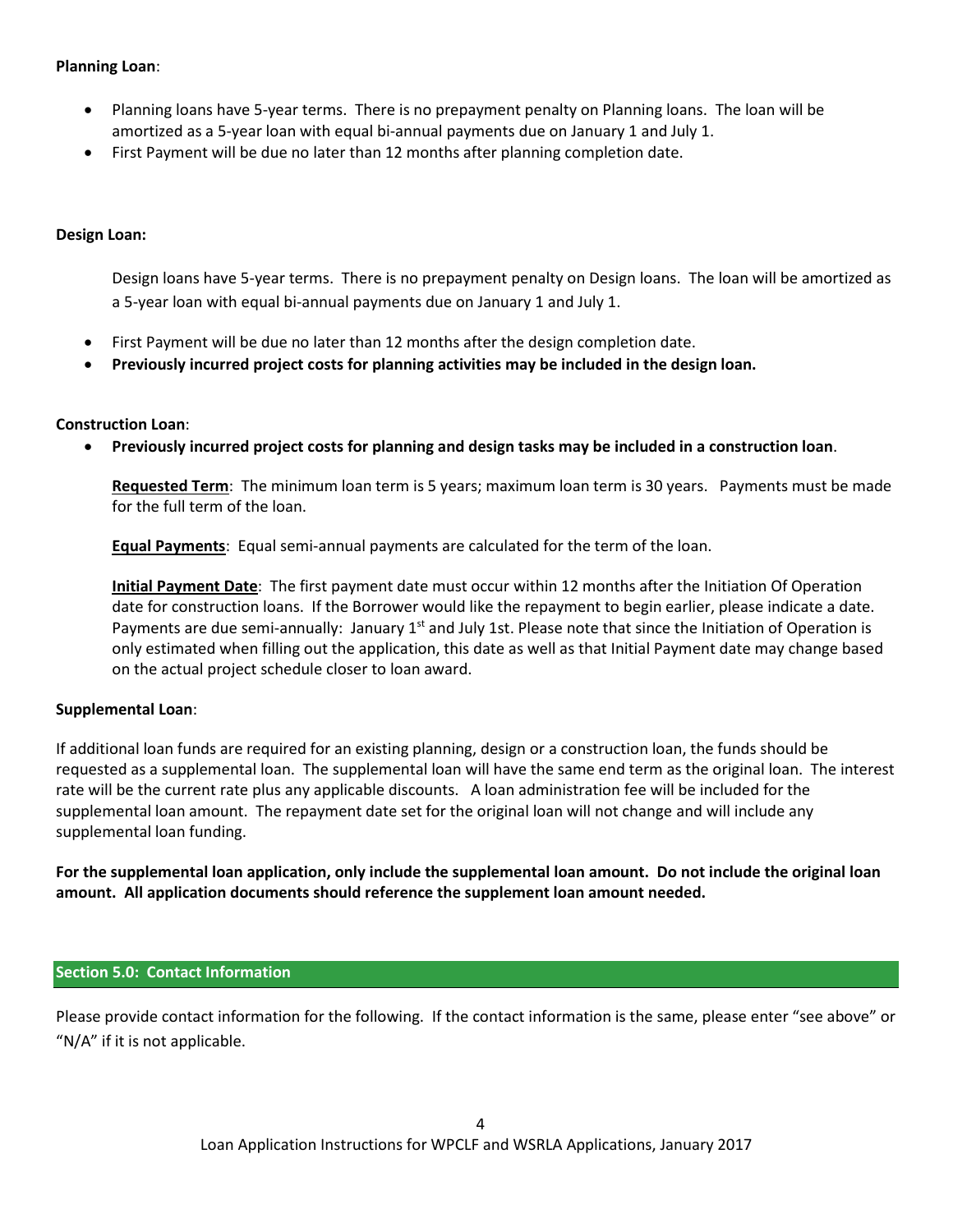- **Authorized Representative to Execute Contracts**: This contact should match the official listed in the authorizing legislation.
- **Address to Mail Ohio EPA Loan Agreement:** (If different from Authorized Representative)
- **Address to Mail Billing Notice:** Indicate the address to send billing notices for semi-annual loan repayments. (If different than Authorized Representative)
- **Disbursements** (Borrower's representative to contact regarding disbursement): Indicate the contact information of the BORROWER official responsible for questions or concerns regarding disbursements requests.
- **BORROWER Wiring Information – Wires to the BORROWER should be sent to**: Provide wiring or mailing information for disbursements that are sent to the BORROWER.
- **Consulting Engineer**: If applicable, provide contact information for consulting engineer.

## **Section 6.0: Project Schedules for Planning, Design and Construction**

Please provide the appropriate dates for the type of loan being requested. Basically, the applicant should backtrack from the month in which loan award is requested (Item 9 for a construction loan, Item 4 for a design loan, and Item 3 for a planning loan. If an item has already been submitted through a previous Ohio EPA loan, indicate that date on the schedule for the loan currently being applied for.

## **Section 7.0: Cost Data**

Enter the costs pertaining to the project under to the appropriate activity (Technical Services, Construction, Other). For Construction Costs, enter the Engineer's Estimate for each anticipated contractor. Exact as-bid costs will be added at a later date by the DEFA Project Coordination Unit staff once bid package documents are submitted. The loan administration fee automatically calculates based on the loan program selected and the loan amount requested from Ohio EPA will be generated and automatically populate on TAB 1 in the "Estimated Loan Amount" cell.

## *Note: All fees are based on total loan amount, with a minimum charge of \$400.*

- *There is a 0.35% OWDA administration fee on Water Pollution Control Loan Fund (WPCLF). The BORROWER will be required to pay the loan fee upon receiving any WPCLF loan. The Ohio Water Development Authority (OWDA) will bill the Borrower directly.*
- *The Water Supply Revolving Loan Account (WSRLA) and OWDA administration loan fee is 1.35% (OWDA (0.35%) / WSRLA (1.00%)). On a WSRLA loan, the fee may be included and paid over the term of the loan. If the Borrower would like to pay the loan administration fee directly instead of including the fee in the loan amount, please contact your DEFA Project Coordinator.*

When appropriate, funding for the category should show other funding sources. Use the drop down box at the top of the columns to select other funding sources.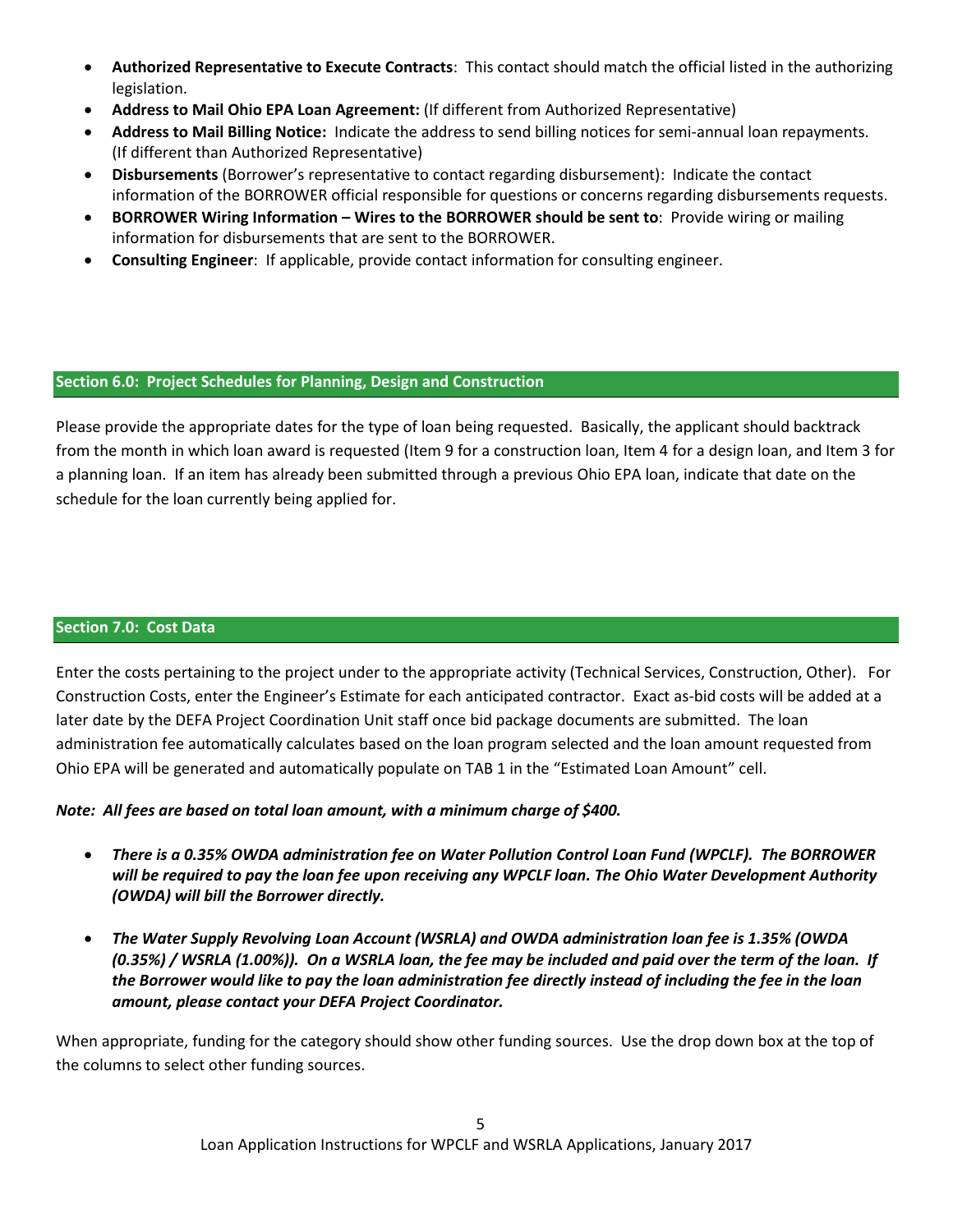For a supplemental loan request, only include the supplemental loan amount. Do not include original loan amount in the calculation.

For a construction loan request, please indicate below if the project has a previously awarded Ohio EPA or OWDA planning or design loan.

- The planning and/or design loan will be closed once the construction loan is approved. If funds have been disbursed from the planning and/or design loan, the payoff balance will be rolled into the construction loan.
- If no funds or partial funds have been disbursed from the planning and/or design loan and funds are needed, please include a separate line item for planning and/or design costs in the construction loan request.
- Contact Ohio EPA for loan payoff amounts that should be included in the application.

#### **Example below:**

|                                                        | <b>Select Funding Sources From Dropdown Box Below</b> |                                                                                                                                                                                          |                    |                       |                           |
|--------------------------------------------------------|-------------------------------------------------------|------------------------------------------------------------------------------------------------------------------------------------------------------------------------------------------|--------------------|-----------------------|---------------------------|
| <b>Estimated Costs</b>                                 |                                                       | <b>OPWC</b>                                                                                                                                                                              | <b>Local Funds</b> | <b>Ohio EPA LOAN</b>  | <b>Total Project Cost</b> |
| <b>Technical Services</b>                              |                                                       |                                                                                                                                                                                          |                    |                       |                           |
| Administration                                         |                                                       |                                                                                                                                                                                          |                    | \$1,500.00            | \$1,500.00                |
| <b>Engineering Services</b>                            |                                                       |                                                                                                                                                                                          |                    | \$45,000.00           | \$45,000.00               |
| Planning                                               |                                                       |                                                                                                                                                                                          |                    |                       |                           |
| Design                                                 |                                                       |                                                                                                                                                                                          |                    |                       |                           |
| Force Account                                          |                                                       |                                                                                                                                                                                          |                    |                       |                           |
| Planning or Design Payoff                              |                                                       |                                                                                                                                                                                          |                    | \$150,000.00          | \$150,000.00              |
|                                                        |                                                       |                                                                                                                                                                                          |                    |                       |                           |
|                                                        |                                                       |                                                                                                                                                                                          |                    |                       |                           |
|                                                        |                                                       |                                                                                                                                                                                          |                    |                       |                           |
|                                                        |                                                       |                                                                                                                                                                                          |                    |                       |                           |
|                                                        |                                                       |                                                                                                                                                                                          |                    |                       |                           |
|                                                        |                                                       |                                                                                                                                                                                          |                    |                       |                           |
| <b>Construction</b>                                    |                                                       |                                                                                                                                                                                          |                    |                       |                           |
| (Please enter number of anticipated contractors below) |                                                       |                                                                                                                                                                                          |                    |                       |                           |
| Contractor "A"                                         |                                                       |                                                                                                                                                                                          |                    |                       |                           |
| Contractor "B"                                         |                                                       | \$1,000,000.00                                                                                                                                                                           | \$250,000.00       | \$2,000,000.00        | \$3,250,000.00            |
| Contractor "C"                                         |                                                       |                                                                                                                                                                                          |                    |                       |                           |
|                                                        |                                                       |                                                                                                                                                                                          |                    |                       |                           |
|                                                        |                                                       |                                                                                                                                                                                          |                    |                       |                           |
|                                                        |                                                       |                                                                                                                                                                                          |                    |                       |                           |
|                                                        |                                                       |                                                                                                                                                                                          |                    |                       |                           |
|                                                        |                                                       |                                                                                                                                                                                          |                    |                       |                           |
|                                                        |                                                       |                                                                                                                                                                                          |                    |                       |                           |
|                                                        |                                                       |                                                                                                                                                                                          |                    |                       |                           |
| Equipment                                              |                                                       |                                                                                                                                                                                          |                    |                       |                           |
| <b>Other Costs</b>                                     |                                                       |                                                                                                                                                                                          |                    |                       |                           |
| Contingency                                            | (Contingency is typically 5% of the Projects Cost)    |                                                                                                                                                                                          | \$109,825.00       | \$109,825.00          |                           |
|                                                        |                                                       |                                                                                                                                                                                          |                    |                       |                           |
| <b>Subtotal</b>                                        |                                                       | \$1,000,000.00                                                                                                                                                                           | \$250,000.00       | \$2,306,325.00        | \$3,556,325.00            |
| <b>Application Fee</b>                                 |                                                       | There is a 0.35% OWDA fee on WPLCF loans or a 1.35% OWDA<br>(0.35%) / WSRLA (1.00%) fee on WSRLA loan. Fees are based on total<br>loan amount. Both program have a minimum fee of \$400. |                    | \$31,135.39 for WSRLA | \$8,072.14 for WPCLF      |
| <b>Total Estimated Costs</b>                           |                                                       | \$1,000,000.00                                                                                                                                                                           | \$250,000.00       | \$2,306,325.00        | \$3,556,325.00            |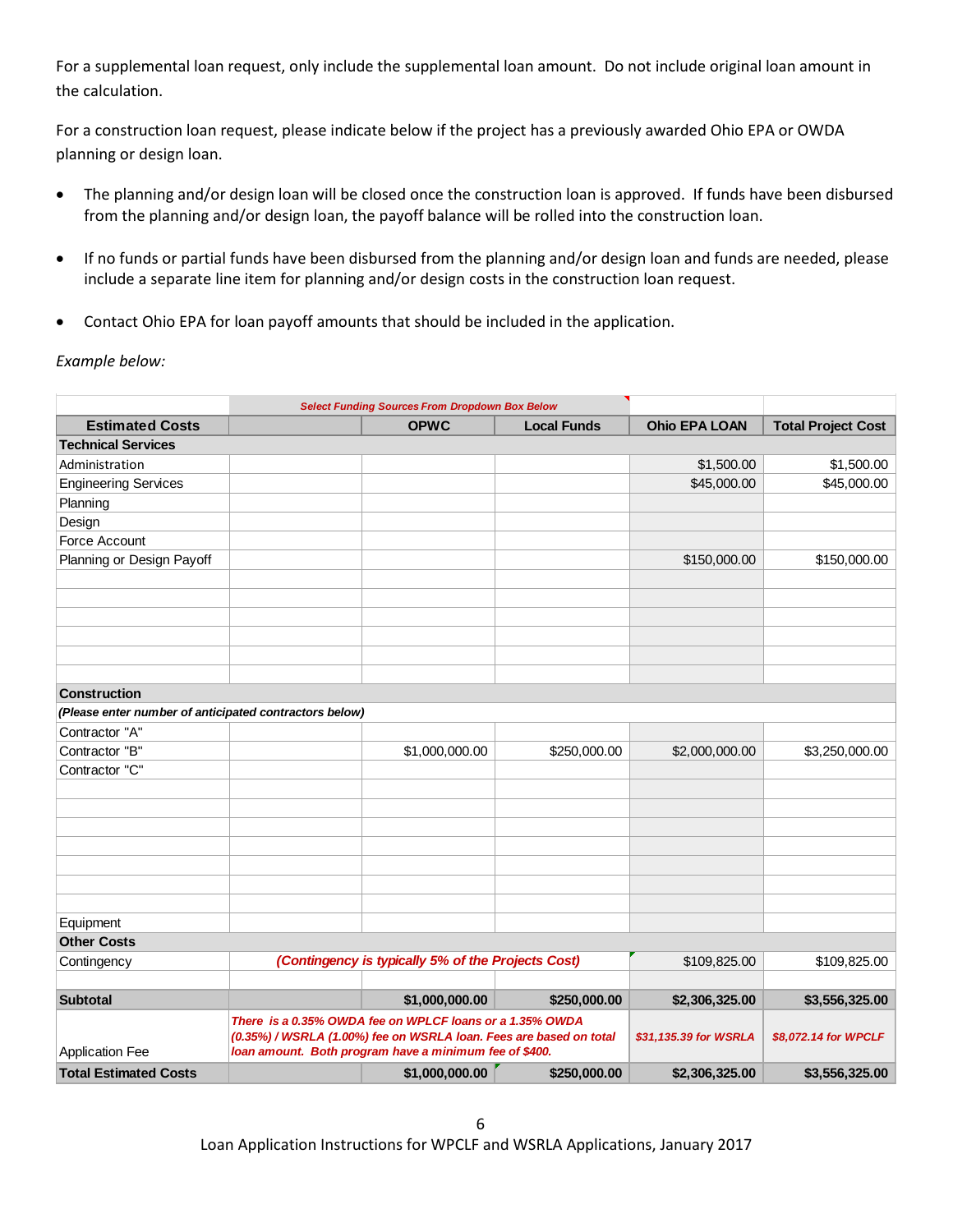\*Remember, for WPCLF loans the total that will be shown on the loan Exhibit will be the subtotal amount. For WSRLA loans the Borrower has the option of including the fee in the loan or paying the fee up front.

## **Section 8.0: Contractor Payment**

Indicate with the check box if the BORROWER would like OWDA to pay the Contractors on the project directly. If the box is not checked, OWDA will send payments to the BORROWER. Technical Services line items will only be made payable to the BORROWER. Technical services include activities such as project design, engineering, inspection, or administrative costs related to the project such as legal fees, etc.

Equipment should be included on a separate line item only if it is purchased directly by the Borrower. If equipment is included as part of a contractor's bid, it should not be listed separately.

For payments to the BORROWER, please make sure you have provided wiring or mailing instructions on Page 2 in Section 5.0 "Contact Information".

Contractors receiving funds directly from OWDA must submit a completed Contractor Payment Instruction Form to Ohio OWDA AFTER the loan is awarded. This form is located on the OWDA websit[e www.owda.org](http://www.owda.org/) under QUICK LINK – Forms – Disbursement Forms.

## **Section 9.0: Source of Pledged Revenues**

To obtain a loan from Ohio EPA, the BORROWER is required to pledge revenues derived from the ownership and operation of their system as payment for the loan. The revenues, after deductions for the operating and maintenance and previous debt obligations, must be able to support the repayment of the loan requested. However, unless prohibited by law, the BORROWER can choose to repay the loan with any of its general resources. *(Reference: Article IV, Section 3. in the WPCLF and the WSRLA Standard Loan Agreement). The repayment is called the Dedicated Source of Repayment and should be indicated by checking the appropriate box. More than one source can be used.*

*Note: The Projection of Revenues (required attachment) must show user charge revenue only, regardless of the source of repayment selected in this section.* 

## **Section 10.0: Revenue Analysis**

For the revenue analysis section, enter the revenues for the system related to the project type in the application. Do not combine revenue for both water and wastewater. Enter the revenue for the type of project in the application only (water project = water revenue; sewer project = sewer revenue).

For storm sewer projects: If the BORROWER has established a storm sewer fund, only enter the financials for the storm sewer fund. If the BORROWER does not have a storm sewer fund, the BORROWER would pledge the sewer revenues for repayment of the loan.

*Note: The Total Revenue should match the "User Revenues to System" column on Projection of Revenues and Expenses of the System spreadsheet on TAB 7.*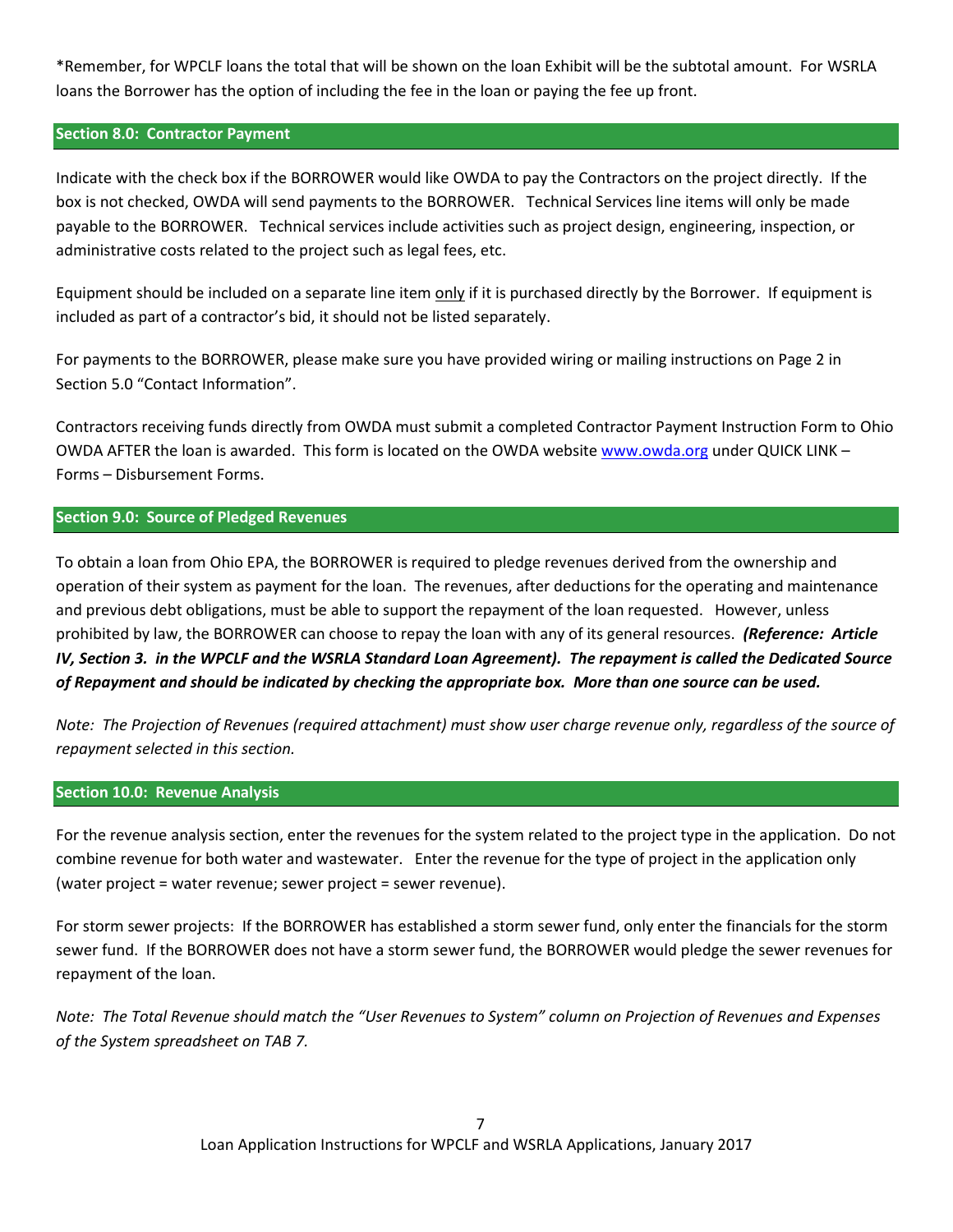#### **Current Revenues**:

**Year**: Enter year of last audit

**Total Revenue**: Enter the total annual revenues.

**Total Number of Users**: Enter actual number of active service accounts.

**Annual Revenue Per User**: This field auto calculates.

| <b>Current Revenues (Last Audit Year):</b> |                                                                                                                                  | YEAR:                                                | 2015                    |
|--------------------------------------------|----------------------------------------------------------------------------------------------------------------------------------|------------------------------------------------------|-------------------------|
| <b>User Classes</b>                        | <b>Total Revenue</b>                                                                                                             | <b>Total Number of Users</b>                         | Annual Revenue Per User |
| Residential                                | \$8,743,896.64                                                                                                                   | 23,391                                               | \$373.81                |
| Commercial                                 | \$6,264,470.73                                                                                                                   | 1,123                                                | \$5,578.34              |
| Industry / Gov.                            |                                                                                                                                  |                                                      |                         |
| Other                                      |                                                                                                                                  |                                                      |                         |
| <b>TOTAL</b>                               | \$15,008,367.37                                                                                                                  | 24,514                                               |                         |
|                                            | Total Revenue should reconcile to the "Revenues to System" column on the Projection of Revenues (TAB 7) for the associated year. |                                                      |                         |
|                                            |                                                                                                                                  | <b>Current Average Monthly Residential User Rate</b> | \$31.15                 |

#### **Projected Revenues**:

Year: Enter year following completion of the project.

**Total Revenue:** Enter the projected total annual revenue.

**Total Number of Users**: Enter number of service accounts or anticipated number of service accounts if project is increasing service area.

**Annual Revenue Per User**: This field auto calculates.

| Projected Revenues for first year following project completion                                                                   |                                | YEAR:                                            | 2017                                               |  |  |  |
|----------------------------------------------------------------------------------------------------------------------------------|--------------------------------|--------------------------------------------------|----------------------------------------------------|--|--|--|
| <b>User Classes</b>                                                                                                              | <b>Projected Total Revenue</b> | <b>Projected Total Number of</b><br><b>Users</b> | <b>Projected Annual Revenue Per</b><br><b>User</b> |  |  |  |
| <b>Residential</b>                                                                                                               | \$11,236,306.07                | 24,000                                           | \$468.18                                           |  |  |  |
| Commercial                                                                                                                       | \$5,287,724.11                 | 1,239                                            | \$4,267.74                                         |  |  |  |
| Industry / Gov.                                                                                                                  |                                |                                                  |                                                    |  |  |  |
| Other                                                                                                                            |                                |                                                  |                                                    |  |  |  |
| <b>TOTAL</b>                                                                                                                     | \$16,524,030.18                | 25,239                                           |                                                    |  |  |  |
| Total Revenue should reconcile to the "Revenues to System" column on the Projection of Revenues (TAB 7) for the associated year. |                                |                                                  |                                                    |  |  |  |
|                                                                                                                                  | \$39.01                        |                                                  |                                                    |  |  |  |

**Ten Largest Customers**: Enter the ten largest customers (or less if applicable) and the percentage of the total revenue each provides.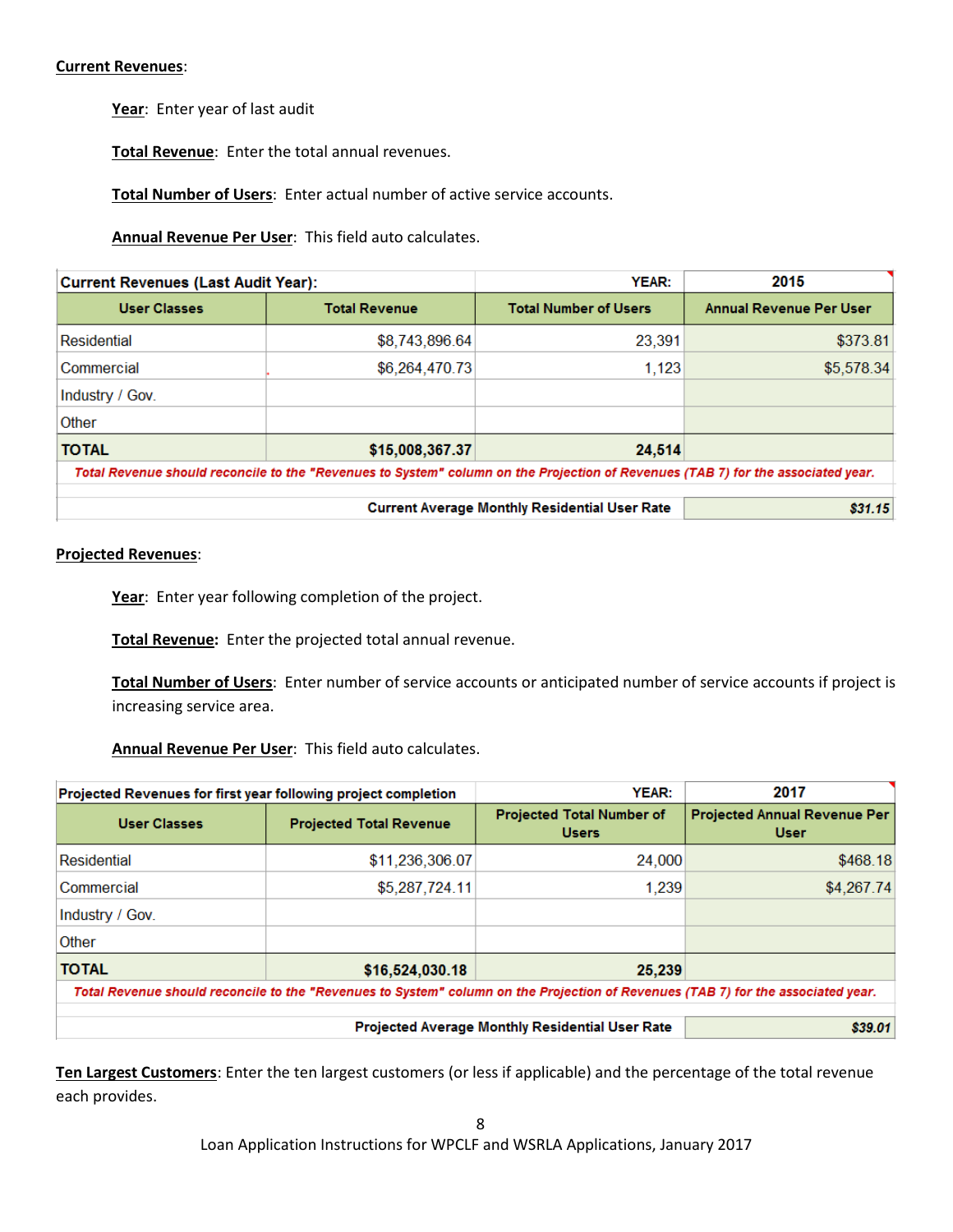#### **Section 11: Revenue Analysis Continued**

**3-Year Revenue Allocation**: Enter data from the last 3 audits for the following. The green cells will autofill with the most current audit data from the information provided on TAB 5 in Section 10.0. All white cells must be complete with data from the previous two audits.

**System Revenue** – Enter user revenues only.

**Operating Expenses** – Do not include depreciation.

**Debt Service Payments** – Enter debt that is paid using revenues from the system.

*Note: The information provided in this section should be consistent with the information provided on the OWDA Annual Financial Information Form that is required from previous Borrowers.* 

**Debt Outstanding**: Enter current debt balances, annual payment amounts, and date when the debt expires. Do not combine water and sewer debt. Enter the debt for the system that pertains to the project.

#### **Section 12.0: BORROWER Credit Rating**

Please provide the credit rating for the BORROWER for General Obligation and Water and Sewer Revenues. If Borrower does not have a Credit Rating, state N/A.

#### **Section 13.0: Rate Schedule**

Please provide the following information:

**Year of last rate increase:** Enter the year of the last rate increase.

**% of increase of the last rate increase**: Enter the percentage of the rate increase

**Planned rate increases over the next 2 years:** The planned rate increases should match the information provided in the Projection of Revenues and Expenses. If applicable, attach additional documentation.

#### **Section 14.0: Capital Improvement Plan**

**Description of Major Projects**: Provide a brief description of major projects for the system, if any.

**Ten-Year Capital Improvement Plan**: Enter the projected capital improvement needs for the system during the next 10 years. If no improvements are anticipated, state N/A.

Loan Application Instructions for WPCLF and WSRLA Applications, January 2017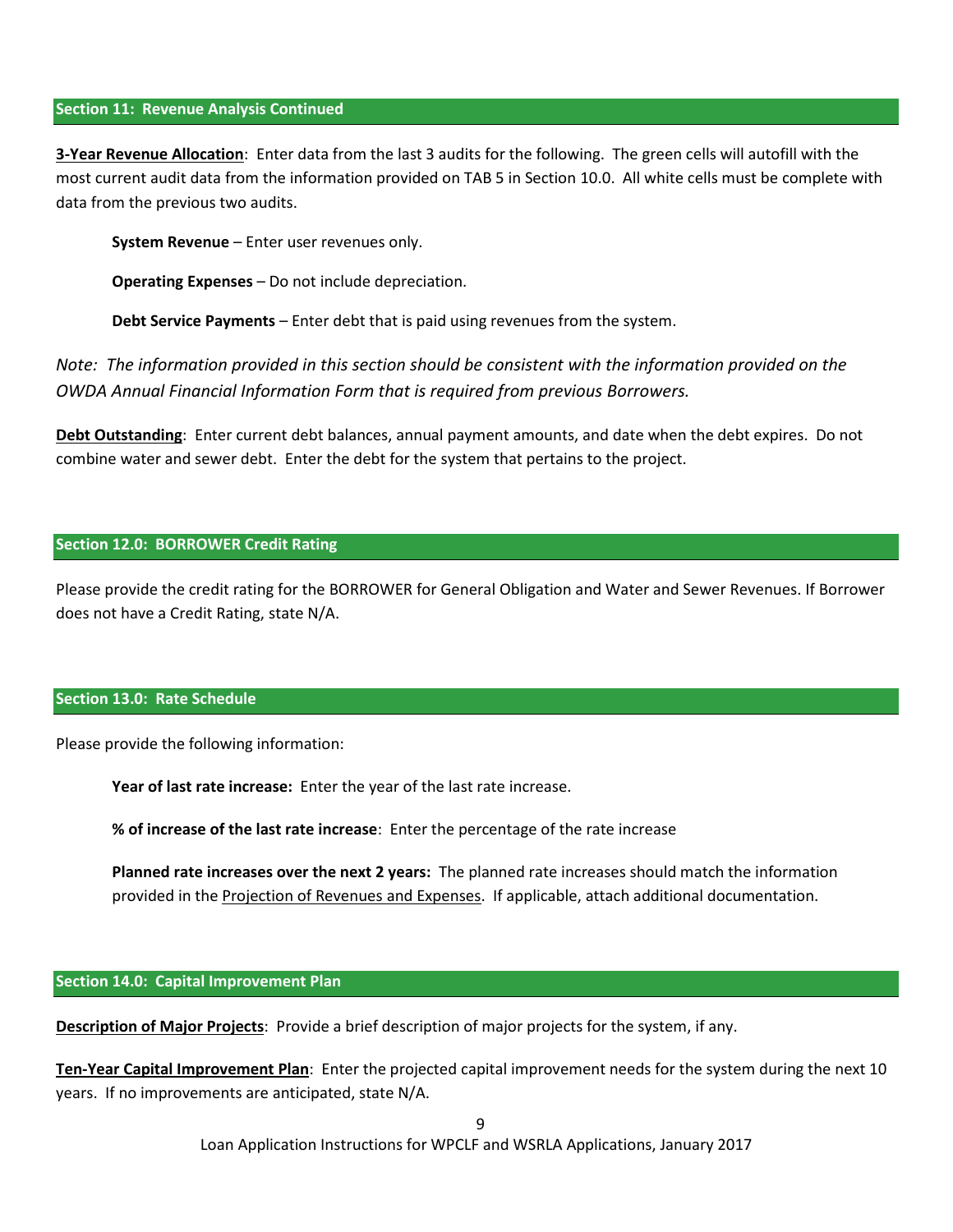#### **Section 15.0: Projection of Revenues and Expenses of the System**

## **Instructions Projection Schedule of Revenues and Expenses**:

A template is included in the application. The spreadsheet must be completed for the loan term requested and should begin with the year of the most recent audit. In some instances, a Pro Forma or CAFR (Consolidated Annual Financial Report) may be submitted in place of the Projection Schedule. The intent of this spreadsheet is to show the applicant's ability to repay the loan and to be used as a tool to identify when rate increases may be necessary.

The instructions below correspond with the column headers on the spreadsheet.

## **Year**

Year auto-populates from Section 10.0 "Current Revenues (Last Audit Year) on Page 5.

## **Revenues to System Only Column**

- Year 1 "Revenues to System Only" column auto-populates from Section 10.0 "Current Revenues (Last Audit Year) on Page 5
- For the remaining cells -only enter the revenues collected from users for the system pertaining to the project type in the application.
	- o Revenues should only include user charges, surcharges, special assessments.
	- $\circ$  Do not combine revenue for both water and wastewater. Enter the revenue for the type of project in the application only (water project = water revenue; sewer project = sewer revenue).
- For storm sewer projects: If the Borrower has established a storm sewer fund, only enter the financials for the storm sewer fund. If the Borrower does not have a storm sewer fund, the Borrower would pledge the sewer revenues for repayment of the loan.
- Current year revenue and revenue following the first year following project completion should match the total revenue provided in "Section 10.0 Revenue Analysis" on Page 5 of the application.
- Revenue and Operation, Maintenance & Replacement must be for entire system. Exception: Counties or Systems that charge different rates for different areas (documentation must be provided).

## **Operations, Maintenance & Replacement (O, M & R) column**

- Year 1 of "OM & R" column auto-populates from Section 11.0 "Outstanding System Debt (do not include loan being applied for)" on Page 6.
- This column should only show O, M & R costs for entire system.
- Do not include debt repayment or depreciation as part of these costs.

Loan Application Instructions for WPCLF and WSRLA Applications, January 2017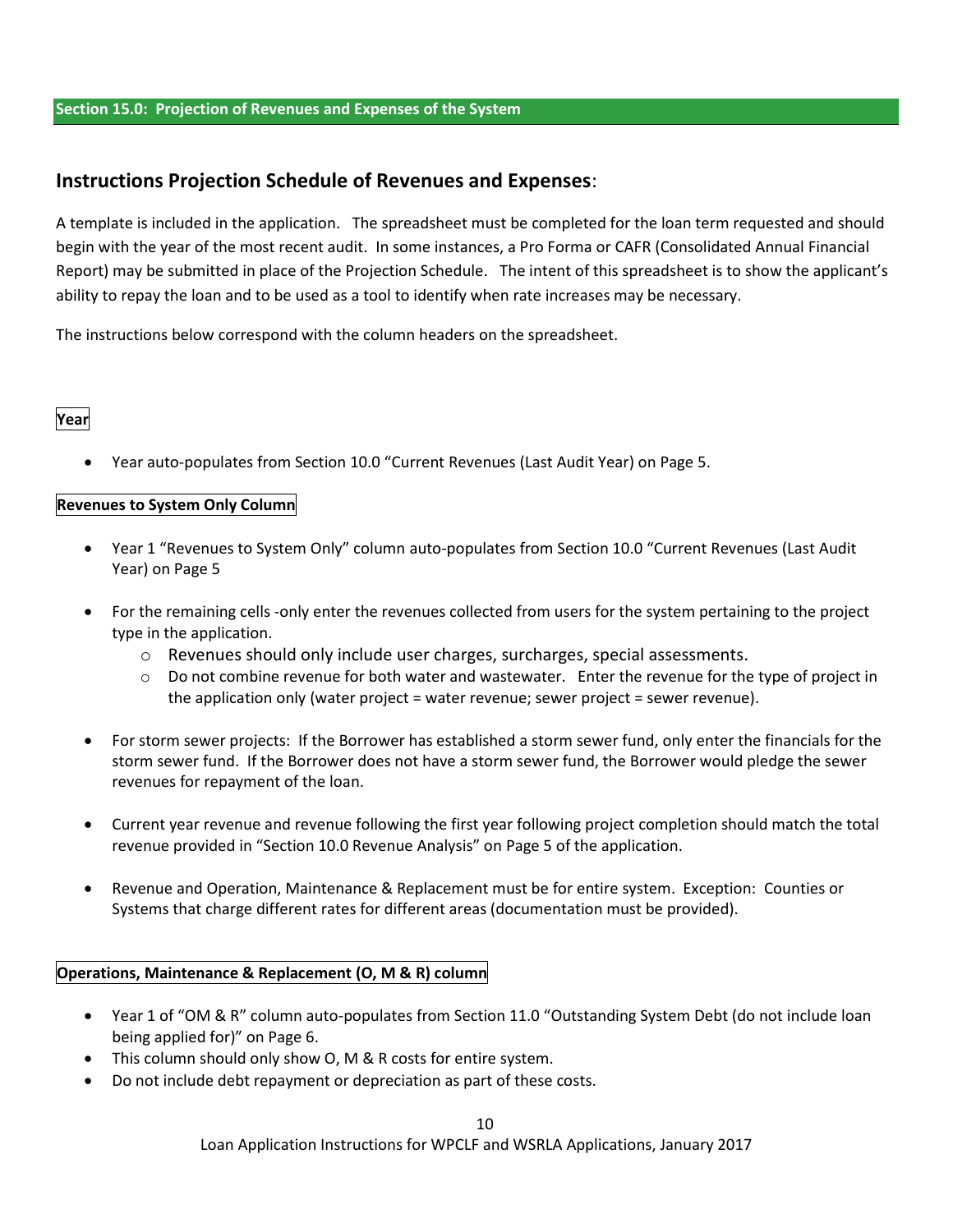## **Debt Service paid from Revenues to the System**

- Year 1 of "Debt Service" column auto-populates from Section 11.0 "3-Year Revenue Allocation (Last Audit Year)" on Page 6.
- Enter debt that has the pledged user revenues as repayment.
- Existing OWDA & Ohio EPA loans
- Ohio Public Works Commission (OPWC) loans
- United States Department of Agriculture (USDA) Loans
- Revenue Bonds
- General Obligation paid with Revenue to System
- Other Please clarify "Other" in the NOTES box below.

## **Ohio EPA New Loan Repayment column**

- This column is for the repayment of the loan requested in the application only.
- Do not include preexisting OWDA/Ohio EPA loans in the column.

## **Total Expense to the System**

 The cell will auto-calculate. This cell totals Operation, Maintenance & Replacement, all the Debt Services, and new Loan Repayment for the Ohio EPA Loan.

## **Annual Surplus**

 The cell will auto-calculate. This cell subtracts the Total Expense to the System from the User Revenues to the System.

## **Cumulative Surplus Carryover box**

If applicable, enter the cumulative surplus carryover in the yellow box.

## **Cumulative Surplus**

The cell will auto-calculate. This cell adds the Annual Surplus to the previous year's Cumulative Surplus

## **NOTES**

 This box can be used for comments on projected rate increases, explanation of special circumstances on O&M costs, "Other" Debt Service, etc.

## **Section 16.0: Equipment & Replacement Schedule**

An Equipment and Replacement Schedule should be included here for all construction loans. This schedule is a listing of all major components of the treatment system (wastewater or water), and as the schedule indicates, the date purchased, useful life, original cost, etc. If Borrower only owns and operates the sewers or water distribution lines only, the schedule does not need to be filled out.

Although not required for the WPCLF or WSRLA applications, we urge communities to develop this schedule and submit it to DEFA with their application to help with any current or future requirements such as Capability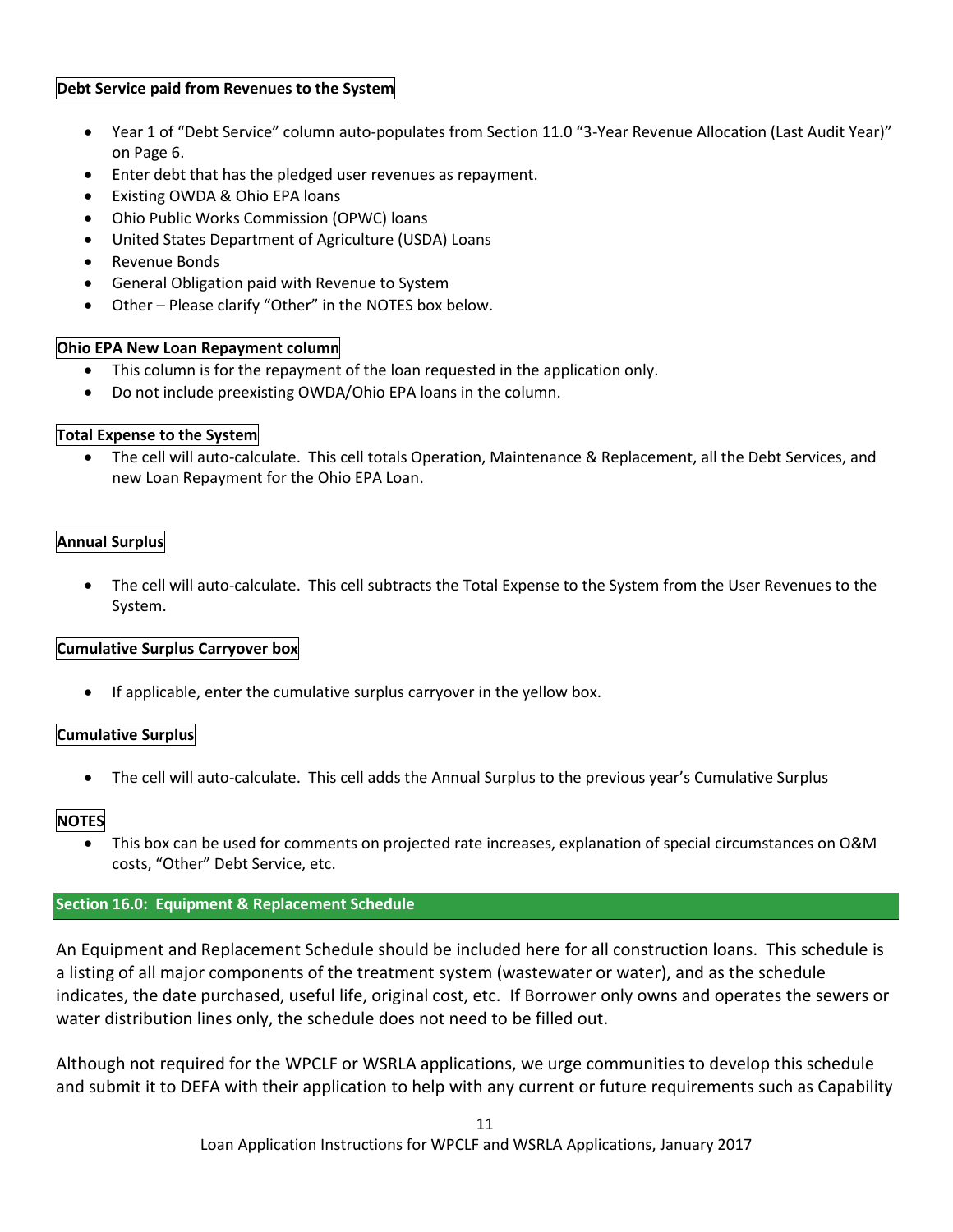Assurance Plan (CAP) for WSRLA loans or the Fiscal Sustainability Plan (FSP) which is required through the Water Resources Reform and Development Act (WRRDA) of 2014 for WPCLF loan applicants.

You will note that on Section 16, you are asked to list separately that equipment purchased with capital improvement funds from that equipment purchased with Operation, Maintenance and Replacement (O, M & R) fees. This will be a helpful tool as you are filling out the debt columns in the Projection of Revenues and Expenses of the System in Section 15.

\_\_\_\_\_\_\_\_\_\_\_\_\_\_\_\_\_\_\_\_\_\_\_\_\_\_\_\_\_\_\_\_\_\_\_\_\_\_\_\_\_\_\_\_\_\_\_\_\_\_\_\_\_\_\_\_\_\_\_\_\_\_\_\_\_\_\_\_\_\_\_\_\_\_\_\_\_\_\_\_\_\_\_\_\_\_\_\_\_\_\_\_\_\_\_\_\_\_

\_\_\_\_\_\_\_\_\_\_\_\_\_\_\_\_\_\_\_\_\_\_\_\_\_\_\_\_\_\_\_\_\_\_\_\_\_\_\_\_\_\_\_\_\_\_\_\_\_\_\_\_\_\_\_\_\_\_\_\_\_\_\_\_\_\_\_\_\_\_\_\_\_\_\_\_\_\_\_\_\_\_\_\_\_\_\_\_\_\_\_\_\_\_\_\_\_\_

*\*\*NOTE:* Pages 9, 10A and 10B are Federal forms that must be completed and signed to obtain an Ohio EPA Water Pollution Control Loan Fund (WPCLF) or a Water Supply Revolving Loan Account (WSRLA) loan.

## **Section 17.0: Application Check List**

Please make sure all documents pertaining to the type of loan being requested (planning, design or construction) are listed with dates of submittal in the checklist.

**Legislation Authorizing Rates**: Provide a copy of legislation authorizing current rates/tap in fees.

**Legislation Authorizing BORROWER to enter into agreement with Ohio EPA**: Provide a copy of legislation authorizing the BORROWER to enter into a Loan Agreement with the Ohio EPA and stating the dedicated source of repayment. A template is provided in Attachment A of the Loan Application.

**WPCLF or WSRLA Agreement**: Ohio EPA requires one original signature copy of the executed Loan Agreement.

 The WPCLF or WSRLA Loan Agreement will consist of a standard language agreement which corresponds to the type of project being funded, i.e. planning, design or construction and an Exhibit with items specific to this loan including interest rate, terms, repayment amount and dates, etc.

**Legal Procedural Letter**: Template available on Attachment D. The letter should be printed on the Solicitor or Law Director's legal letterhead.

**Water and Sewer District Court Legislation**: If Borrower is a water or sewer district, provide the legislation that formed the District.

**Special Assessments**: If Borrower is using special assessments to cover any portion of the loan payments, attach a statement from the legal officer stating the status of the assessment proceedings, resolutions or ordinances, and notices. Please note that if special assessments are to be used as the Dedicated Source of Repayment, collection of the assessments must be scheduled to begin with the Initial Repayment date listed on the application which is Item 5 on Section 7.0 for Planning Loans, Item 6 for Design Loans and Item 11 for Construction Loans.

**Construction Loans –Engineer's Estimate**: If application is for construction loan, provide the following:

 An engineer's estimate should be included in the loan application. Borrower should not wait until bids are opened to include the construction project costs in the WPCLF or WSRLA loan application since waiting until bid opening date does not give DEFA sufficient time for review of information in the application. Bid tabs and other